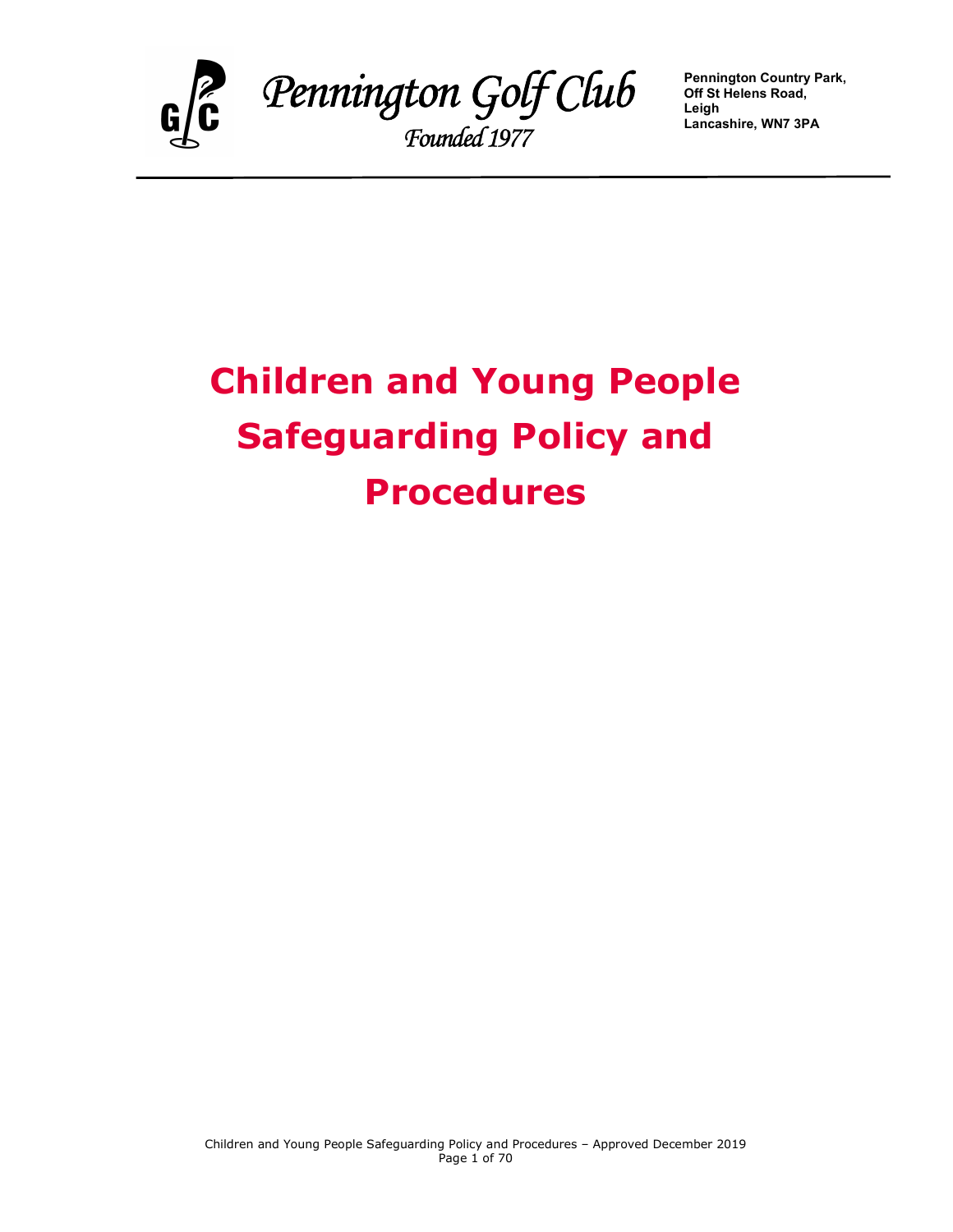

## **Contents**

| Safeguarding Policy Statement                                  |                |  |  |
|----------------------------------------------------------------|----------------|--|--|
| Procedures:                                                    |                |  |  |
| 1. Recruitment and training                                    | $\overline{5}$ |  |  |
| 2. Complaints, concerns and allegations                        | 6              |  |  |
| 3. Flow Charts                                                 | $\overline{9}$ |  |  |
| 4. Emergencies and incidents                                   | 11             |  |  |
| 5. Supervision                                                 | 12             |  |  |
| 6. Good Practice Guidelines                                    | 12             |  |  |
| 7. Useful Contacts                                             | 16             |  |  |
| <b>Supporting Documents</b>                                    |                |  |  |
| 1. Volunteer/Staff Job Application form                        | <b>View</b>    |  |  |
| 2. Self-disclosure                                             | <b>View</b>    |  |  |
| 3. References                                                  | <b>View</b>    |  |  |
| 4. Code of Conduct for coaches and volunteers                  | <b>View</b>    |  |  |
| 5. Code of Conduct for Young Golfers                           | <b>View</b>    |  |  |
| 6. Code of Conduct for Parents/Carers                          | <b>View</b>    |  |  |
| 7. Managing Challenging Behaviour                              | View           |  |  |
| 8. Incident Report Form                                        | <b>View</b>    |  |  |
| 9. Accident Report Form                                        | <b>View</b>    |  |  |
| 10.Junior Profile and Parental Consent Forms                   | <b>View</b>    |  |  |
| 11. Photography Consent                                        | <b>View</b>    |  |  |
| 12. Parental Guidance                                          | View           |  |  |
| 13. Managing Young People on Away Trips                        | <b>View</b>    |  |  |
| 14. Social Media Guidance                                      | <b>View</b>    |  |  |
| 15. Whistleblowing Policy                                      | <b>View</b>    |  |  |
| 16. England Golf DBS Flowchart                                 | <b>View</b>    |  |  |
| 17. Categories of Child Abuse                                  | <b>View</b>    |  |  |
| 18. Club Welfare Officer Poster                                | <b>View</b>    |  |  |
| 19. Safeguarding Children and Young People - a short guide for | <b>View</b>    |  |  |
| club members                                                   |                |  |  |
| 20. Photography Policy                                         | <b>View</b>    |  |  |
| 21.Anti-Bullying Policy                                        | <b>View</b>    |  |  |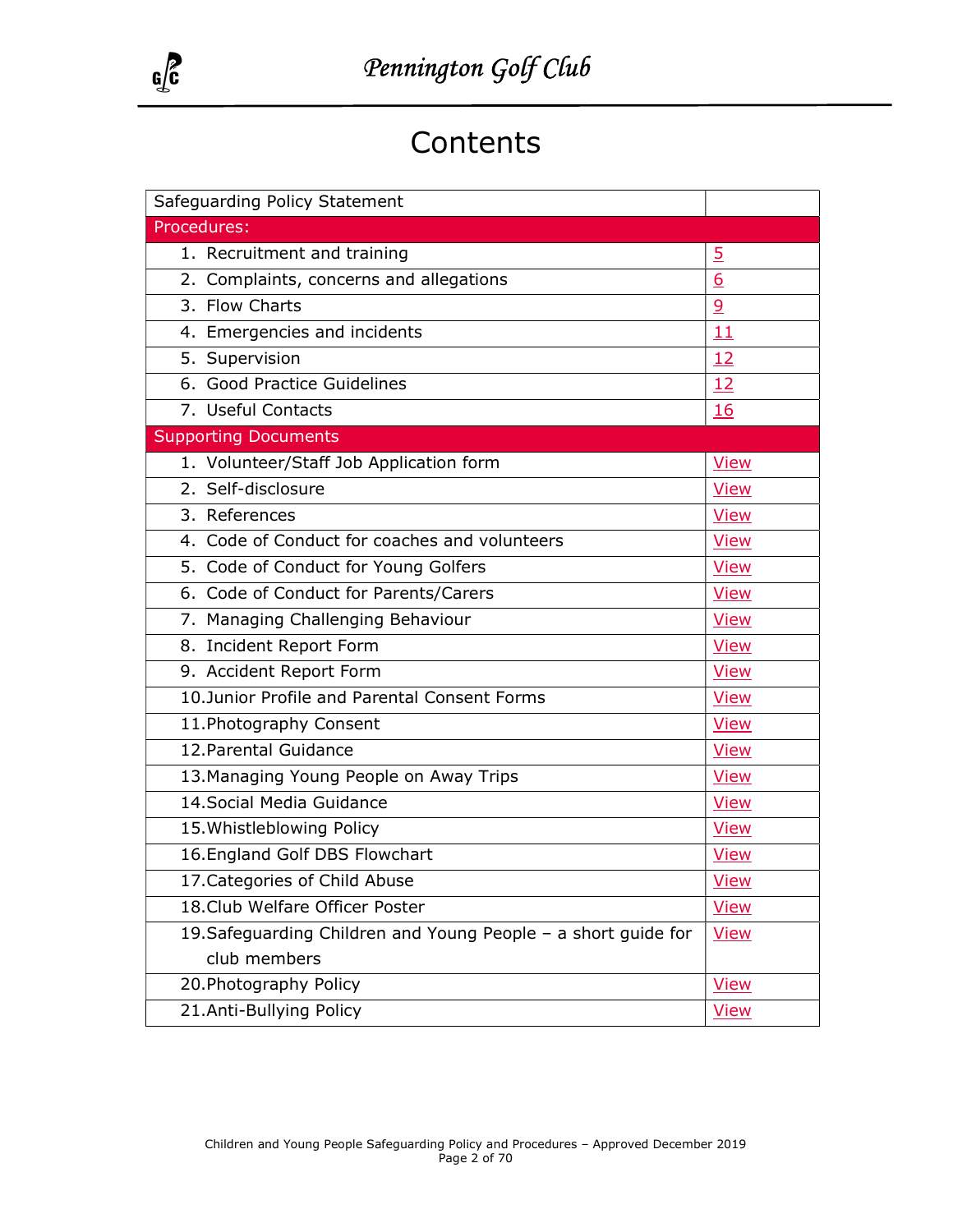

## Children and Young People Safeguarding Policy

## **Introduction**

Everyone working with children and young people has a responsibility for keeping them safe, irrespective of their role, whether they are paid members of staff or volunteers.

England Golf is committed to ensure that the sport of golf is one within which all participants can thrive in a safe environment and that all children and young people have an enjoyable and positive experience when playing golf.

## Key principles

- The welfare of children is paramount.
- A child is defined by law in England and Wales as a person under the age of 18 years.
- All children, regardless of their Age, Race, Religion or Belief, Disability, Gender identity or Sexual Orientation, have the right to protection from abuse.
- All concerns and allegations of abuse and poor practice will be taken seriously and responded to swiftly and appropriately.
- All children have the right to be safe.
- All children have the right to be treated with dignity and respect.
- PENNINGTON GOLF CLUB will work with children, their parents/carers and external organisations to safeguard the welfare of children participating in golf.
- We recognise the authority of the statutory agencies and are committed to complying with Local Safeguarding Children Board Guidelines (LSCB), Working Together under the Children Act 2004, and any legislation and statutory guidance that supersedes these.
- PENNINGTON GOLF CLUB is committed to working in partnership with other key UK Golf Bodies to continually improve and to promote safeguarding initiatives across the sport.
- PENNINGTON GOLF CLUB owes a legal duty of care to children on their premises or engaged in their activities. That duty is to take reasonable care to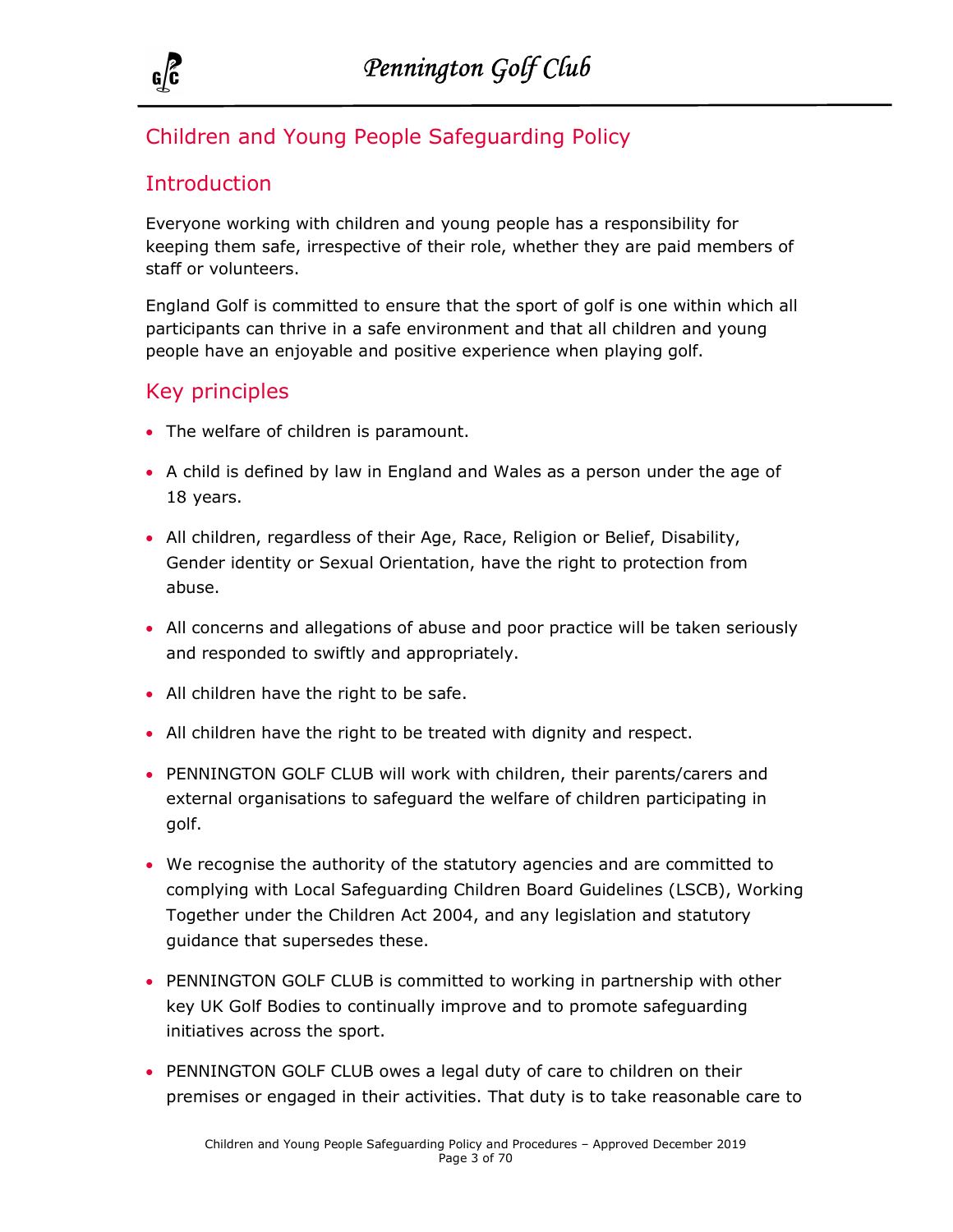

ensure their reasonable safety and the duty is higher than it would be for adults.

#### **Objectives**

PENNINGTON GOLF CLUB aims to:

- Provide a safe environment for children and young people participating in golfing activities and try to ensure that they enjoy the experience.
- Ensure robust systems are in place to manage any concerns or allegations.
- Support adults (staff, volunteers, PGA Professionals, coaches, members and visitors) to understand their roles and responsibilities with regard to their duty of care and protection of children.
- Provide appropriate level training, support and resources for staff, volunteers & coaches to make informed and confident responses to specific safeguarding issues and fulfill their role effectively.
- Ensure that children and their parents/carers are informed and consulted and, where appropriate, fully involved in decisions that affect them.
- Reassure parents and carers that all children and young people will receive the best care possible whilst participating in club activities and communicate Policy and Procedure to them through website/letter/consents.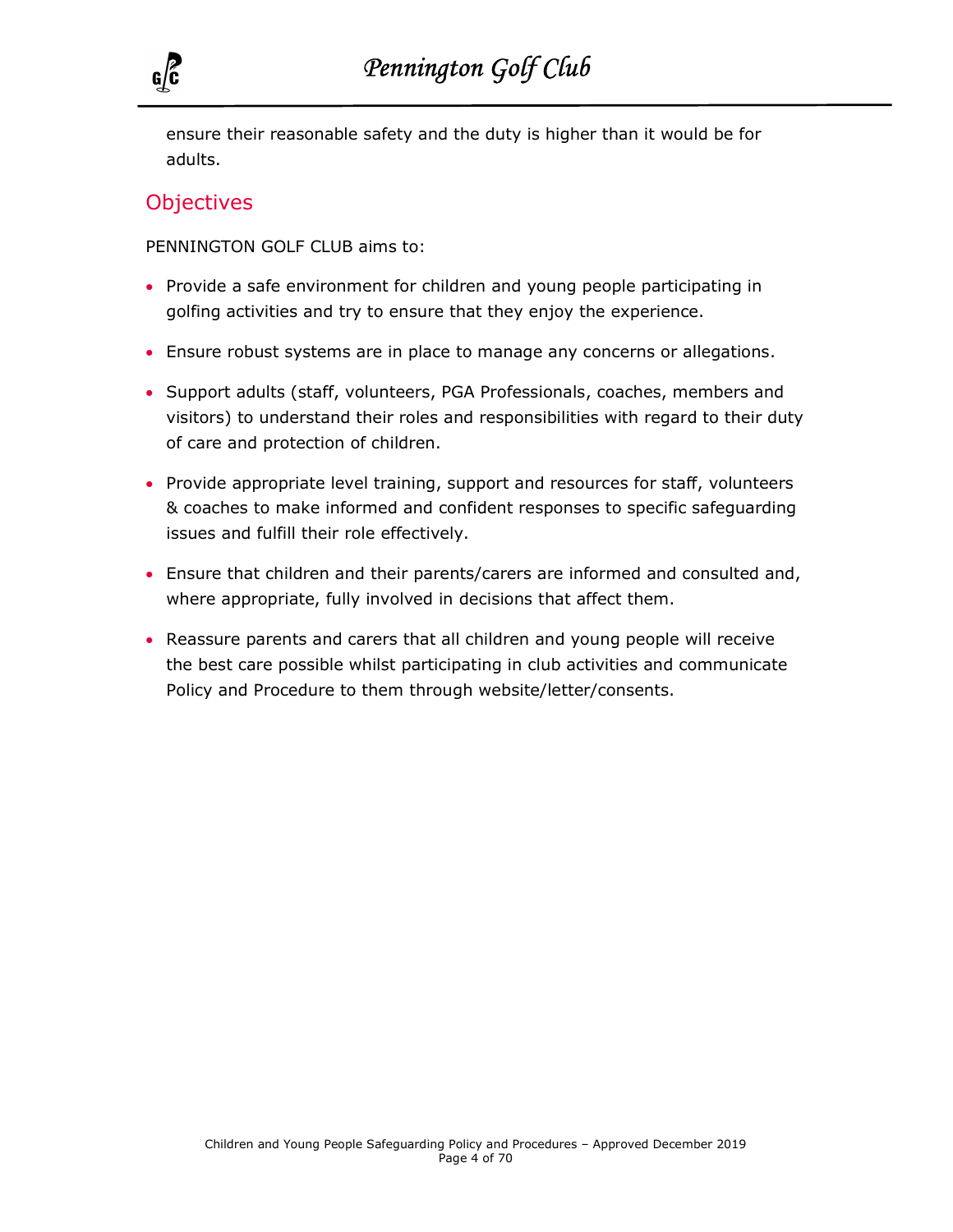

## Responsibilities and implementation

PENNINGTON GOLF CLUB will seek to promote the principles of safeguarding children by:

- Reviewing their policy and procedures every three years or whenever there is a major change in legislation. Guidance from England Golf will be sought as part of the review process.
- Conducting a risk assessment of club activities with regard to safeguarding and take appropriate action to address the identified issues within suitable timescales.
- Using appropriate recruitment procedures to assess the suitability of volunteers and staff working with children and young people in line with guidance from England Golf.
- Following National Governing Body (NGB) procedures to report concerns and allegations about the behaviour of adults and ensuring that all staff, volunteers, parents and children are aware of these procedures.
- Directing staff, volunteers & coaches to appropriate safeguarding training and learning opportunities, where this is appropriate to their role.

## 1. Recruitment and training

PENNINGTON GOLF CLUB will endeavour to ensure that all volunteers and staff working with children and young people are appropriate and suitable to do so, and that they have all the information they require to undertake their job effectively and appropriately.

Each role which involves an element of responsibility with regard to children, particularly those involving the regular supervision of children, whether voluntary or paid, should be assessed by the recruiting body to establish which qualifications, checks and other requirements are necessary. These will include the following:

- An application form (Appendix 1)
- A self-disclosure form (Appendix 2)
- References from 2 people (Appendix 3)
- A signed Code of Conduct (Appendix 4)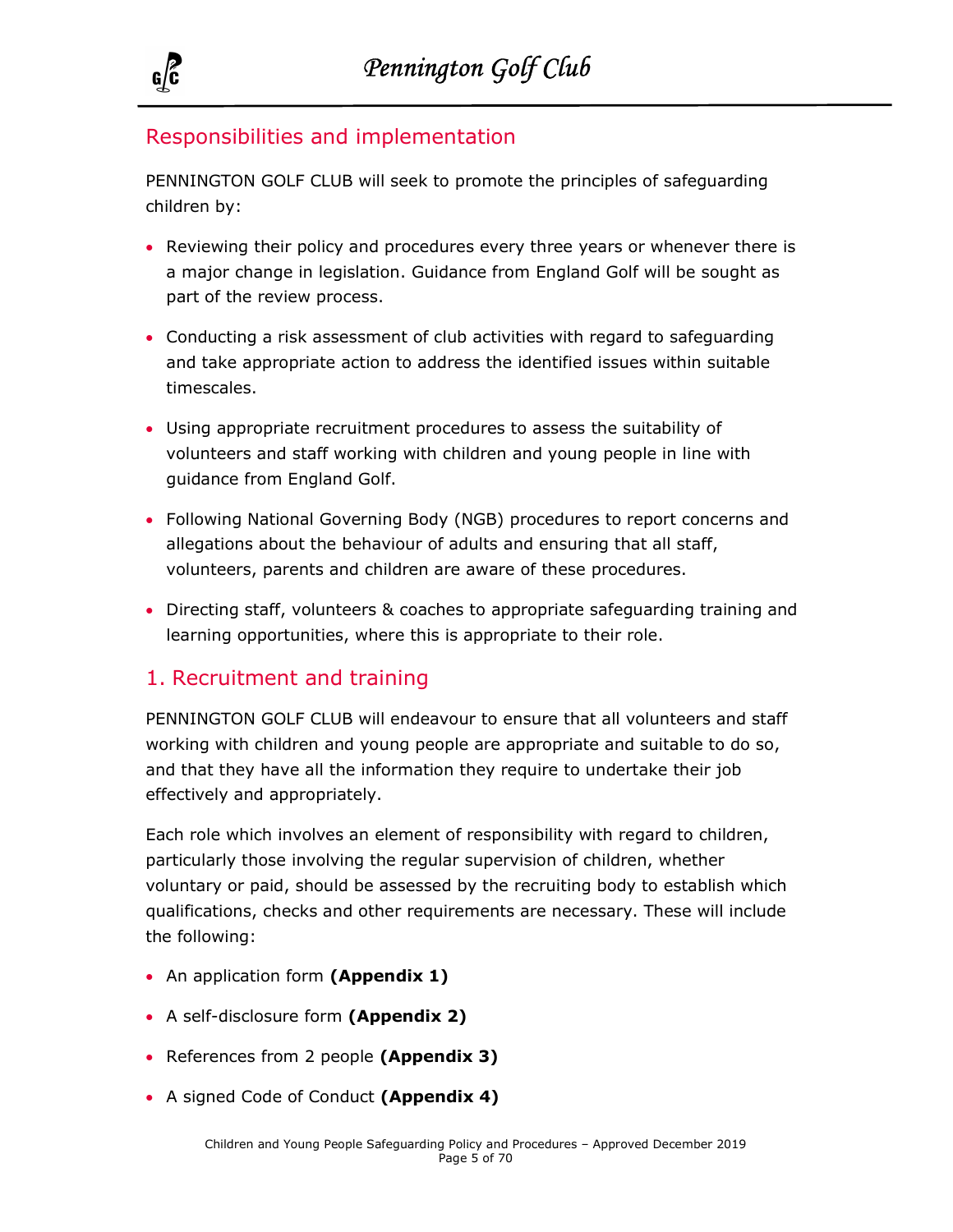

 A Disclosure & Barring Service (DBS) check on people involved in 'regulated activity' with children (Guidance on Regulated Activity & DBS- Appendix 16)

Details of the requirements and the qualifications and checks of individuals will be recorded by the Club Welfare Officer/Secretary/Manager who will also hold copies of the necessary Safeguarding and Protecting Children (SPC) certificates. The nominated person will possess all relevant and appropriate contact details of all staff / volunteers and other relevant bodies.

All staff, volunteers & coaches will be offered access to appropriate child protection training. PENNINGTON GOLF CLUB recommends attendance at the UK Coaching Safeguarding and Protecting Children (SPC) workshop and will ensure that all volunteers and staff who have significant contact with children attend. An online UK Coaching refresher course should be completed and repeated every three years for those involved in "Regulated Activity."

All staff, volunteers & coaches working with children and young people will be asked to read and become familiar with PENNINGTON GOLF CLUB Safeguarding Policy and Procedures.

All staff, volunteers & coaches involved with children and young people will be asked to read PENNINGTON GOLF CLUB Code of Conduct relevant to their role, and sign to indicate their understanding and agreement to act in accordance with the code. The code is linked to PENNINGTON GOLF CLUB's Disciplinary Procedures. (Codes of Conduct-Appendix 4,5,6)

PENNINGTON GOLF CLUB are committed to the fact that every child and participant in golf should be afforded the right to thrive through being involved in sporting activity for life, in an enjoyable, safe environment, and be protected from harm. PENNINGTON GOLF CLUB acknowledge the additional vulnerability of some groups of children (e.g. disabled, looked after children, those with communication differences). PENNINGTON GOLF CLUB will ensure that the environment is appropriate for the child, and tailored to their needs so that they have a positive experience of their sport without risk of harm.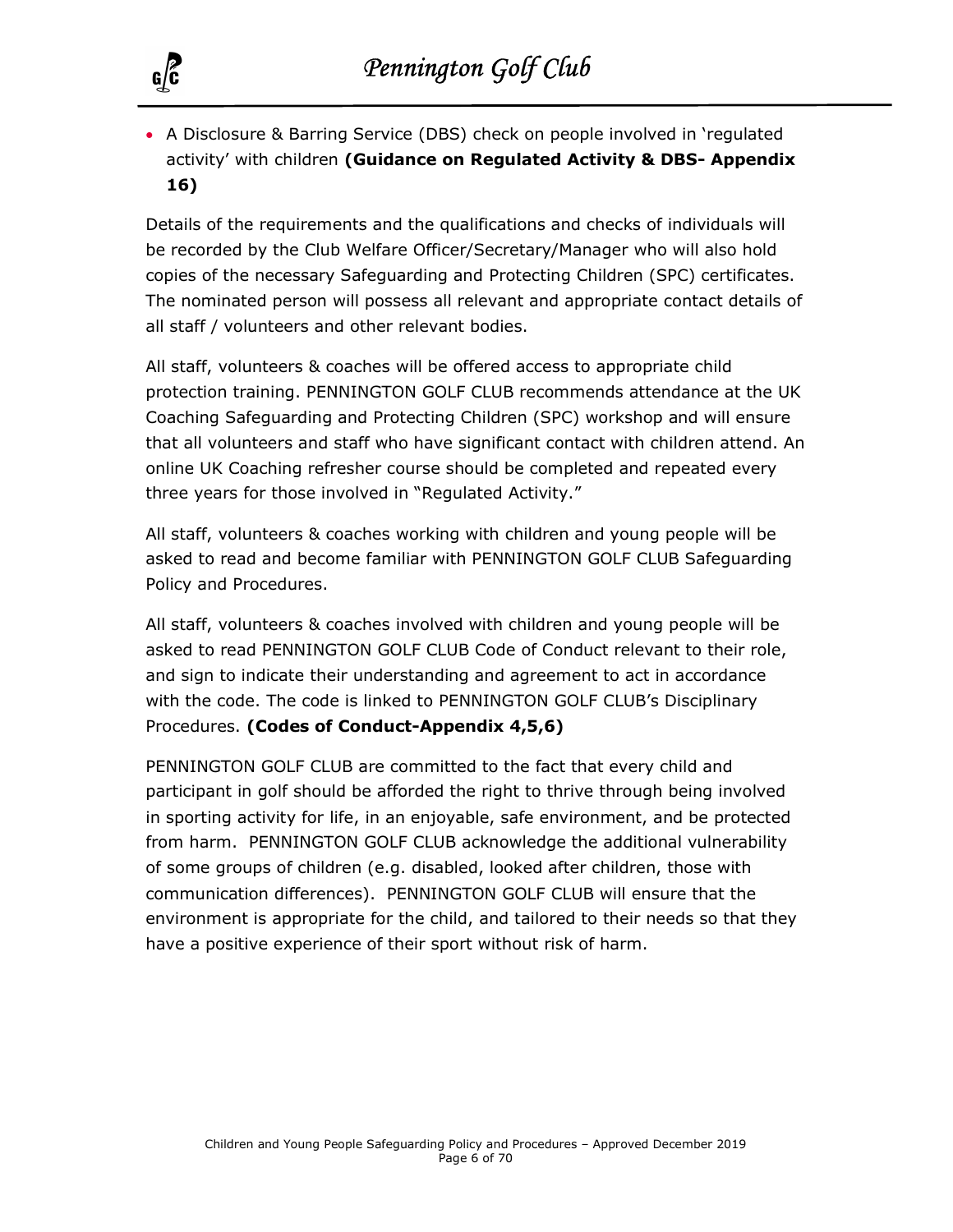

### 2. Complaints, concerns and allegations

- **2.1** If a player, parent/carer, member of staff or volunteer has a concern about the welfare of a child, or the conduct of another child/young person or an adult (whether they are a parent, coach, member, or otherwise), these concerns should be brought to the attention of the Club Welfare Officer without delay. The person reporting the concern is not required to decide whether abuse has occurred, but simply has a duty to pass their concerns and any relevant information to the Welfare Officer. Please refer to Flowcharts 1 & 2 for further details (see below).
- 2.2 All concerns will be treated in confidence. Details should only be shared on a "need to know" basis with those who can help with the management of the concern.
- 2.3 Concerns will be recorded on an Incident Report Form and sent to the England Golf Lead Safeguarding Officer and retained confidentially within the club. The England Golf Lead Safeguarding Officer can assist with completion of this form if required, tel: 01526 351824. (Incident Report Form-Appendix 8)
- 2.4 PENNINGTON GOLF CLUB will work with England Golf and other external agencies to take appropriate action where concerns relate to potential abuse or serious poor practice. PENNINGTON GOLF CLUB disciplinary procedures will be applied and followed where possible.
- **2.5** In the event of a child making a disclosure of any type of abuse, the following guidance is given:
	- Reassure them that they have done the right thing to share the information
	- Listen carefully
	- Do not make promises that cannot be kept, such as promising not to tell anyone else
	- Do not seek to actively question the child or lead them in any way to disclose more information than they are comfortably able to: this may compromise any future action. Only ask questions to clarify your understanding where needed e.g. can you tell me what you mean by the word **XXXX**?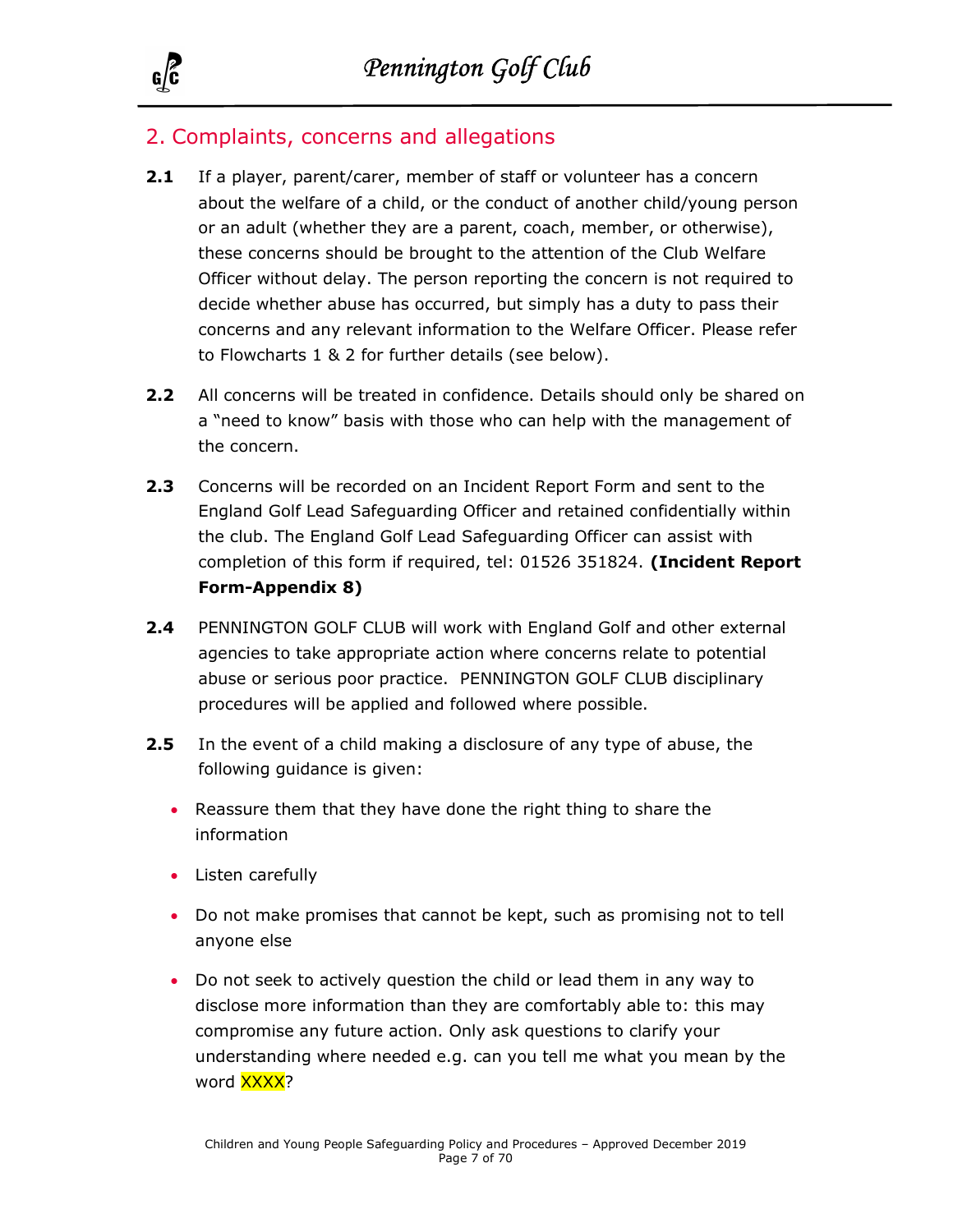

- Record what the child has said as soon as possible on an incident report form.
- You should explain to children, young people and families at the outset, openly and honestly, what and how information will, or could be shared and why, and seek their agreement.
- Parents or Carers should be informed if the allegation does not involve them.
- **2.6** The NSPCC Helpline is available to discuss concerns regarding poor practice and abuse in confidence with members of the public who need support. Those with concerns are encouraged to use this service. The Helpline number is 0808 800 5000.
- 2.7 Safeguarding children and young people requires everyone to be committed to the highest possible standards of openness, integrity and accountability. PENNINGTON GOLF CLUB supports an environment where staff, volunteers, parents/carers and the public are encouraged to raise safeguarding and child protection concerns. Anyone who reported a legitimate concern to the organisation (even if their concerns subsequently appear to be unfounded) will be supported. All concerns will be taken seriously. (Whistleblowing Policy-Appendix 15)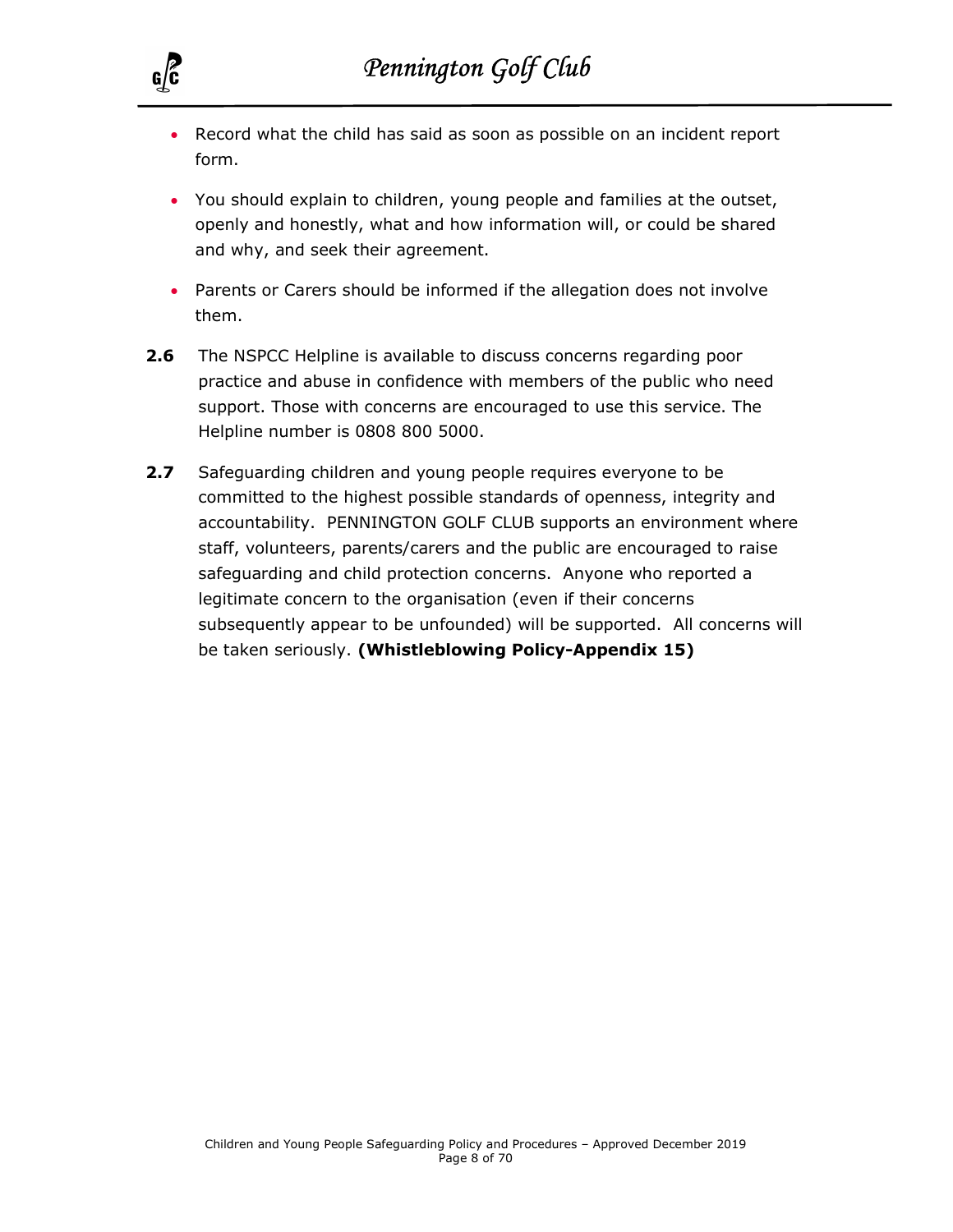

## 3. FLOWCHART 1

#### What to do if you are worried about what is happening to a child outside of the Club (but the concern is identified through the child's involvement in golf)



\* If for any reason a Club Welfare Officer is not in post or is unavailable a principle of least delay is important. Please contact the England Golf Lead Safeguarding Officer 01526 351824 safeguarding@englandgolf.org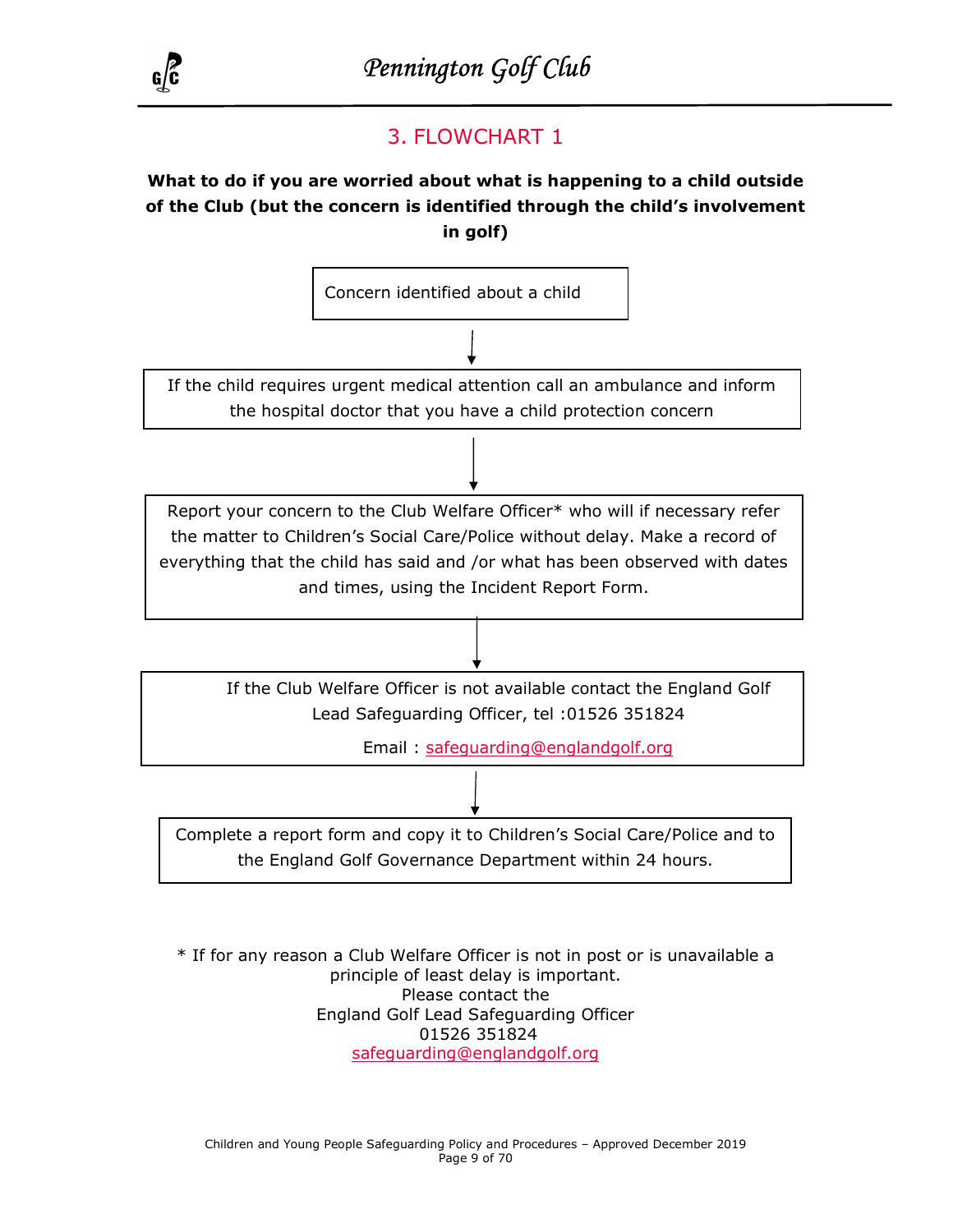

## FLOW CHART 2

What to do if you are worried about the behaviour of any member, parent/carer, volunteer, staff, Professional, coach or official in golf or affiliated organisations

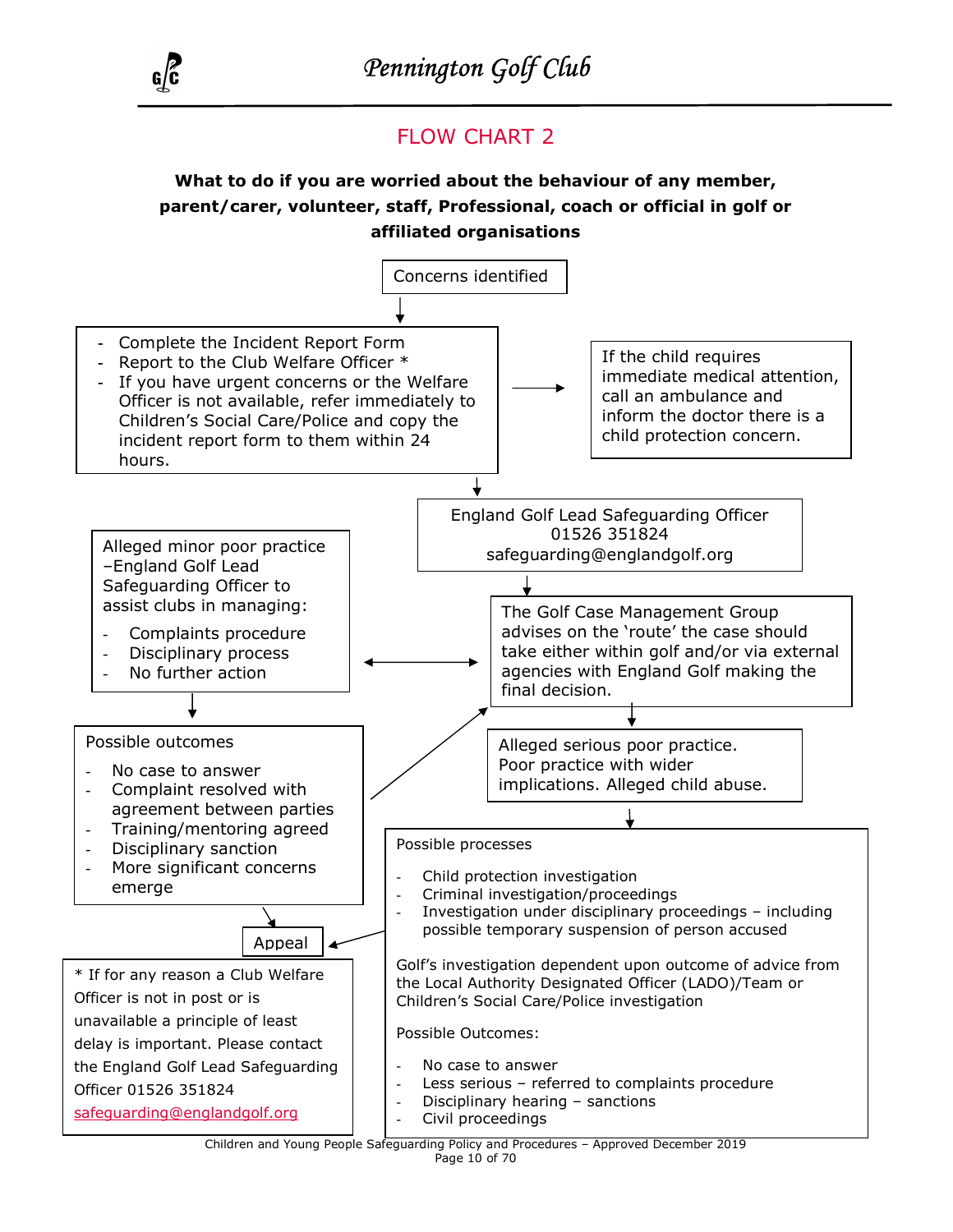

## 4. Emergencies and incidents

- 4.1 Parental Consent Forms will be obtained and retained by PENNINGTON GOLF CLUB for all children who are participating in events or activities, or attending coaching organised by the club. These forms will be treated in confidence and only shared with those who require the information they contain to perform their role effectively. (Junior Profile and Parental Consent Forms-Appendix 10)
- **4.2** In the event of a child requiring medical attention:
	- The parents will be contacted immediately.
	- In the event of failure to contact parents, the alternative emergency contacts will be used.
	- The consent form will be consulted to establish whether parents have given their consent for a club representative to act in loco parentis.
	- An adult club representative will accompany the child to seek medical attention, if appropriate, ensuring that they take the consent form with them.
	- A record of the action taken will be made and retained by a club representative.
- 4.3 Where a parent is late in collecting their child the following procedure will apply:
	- Attempt to contact the parent/carer using the contact details on the Parental Consent Form
	- Attempt to contact the first, then the second emergency contact nominated on the Consent Form
	- Wait with the young person(s) at the venue with, wherever possible, other staff/volunteers or parents.
	- If no one is reachable, contact the Club's Welfare Officer for advice.
	- If all attempts to make contact fail, consideration should be given to contacting the police for their advice.
	- Staff, volunteers and coaches should try to avoid: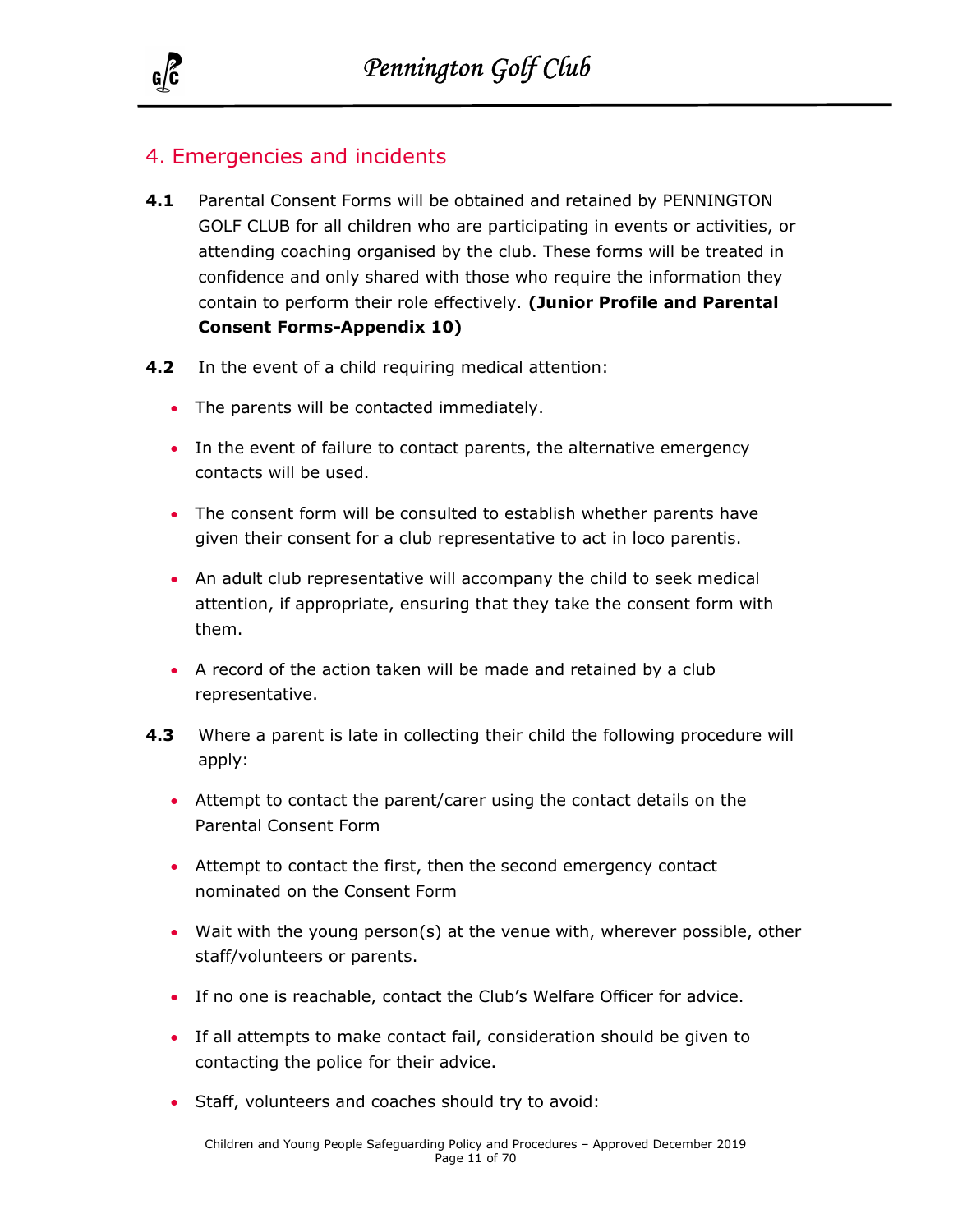

- Taking the child home or to another location without consent.
- Asking the child to wait in a vehicle or the club with them alone.
- Sending the child home with another person without permission.

## 5. Supervision

- **5.1** During coaching sessions, coaches should conduct a risk assessment to inform decision making about appropriate supervision levels. Regardless of the recommended ratio of adults to participants, it is recommended that a minimum of two adults should be present. This ensures at least basic cover in the event of something impacting on the availability of one of the adults during the activity.
- **5.2** Parents may be encouraged to stay for coaching/competitions & other events where their children are of an age where greater levels of parental supervision are required.
- **5.3** Wherever possible adults will avoid changing or showering at the same time as children but parents will be made aware that with limited changing room space there will be occasions when adults and children may need to share the facilities.
- **5.4** Parents should be aware that if children are left at a venue unsupervised, other than to attend specific coaching sessions, competitions, or other organised events, the club cannot accept supervisory responsibility.
- **5.5** Special arrangements will be made for away trips. Parents will receive full information about arrangements for any such trip and will be required to provide their consent for their child's participation. (Managing Young People on Away Trips-Appendix 13)

## 6. Good practice Guidelines

#### 6.1 Behaviour of adults and children

**6.1.1** Adults who work with children are placed in a position of trust in relation to children, and therefore it is important they behave appropriately and provide a strong positive role model for children, both to protect children and those working with children from false allegations of poor practice. Codes of conduct will be issued to junior members & adults working with them to promote good practice.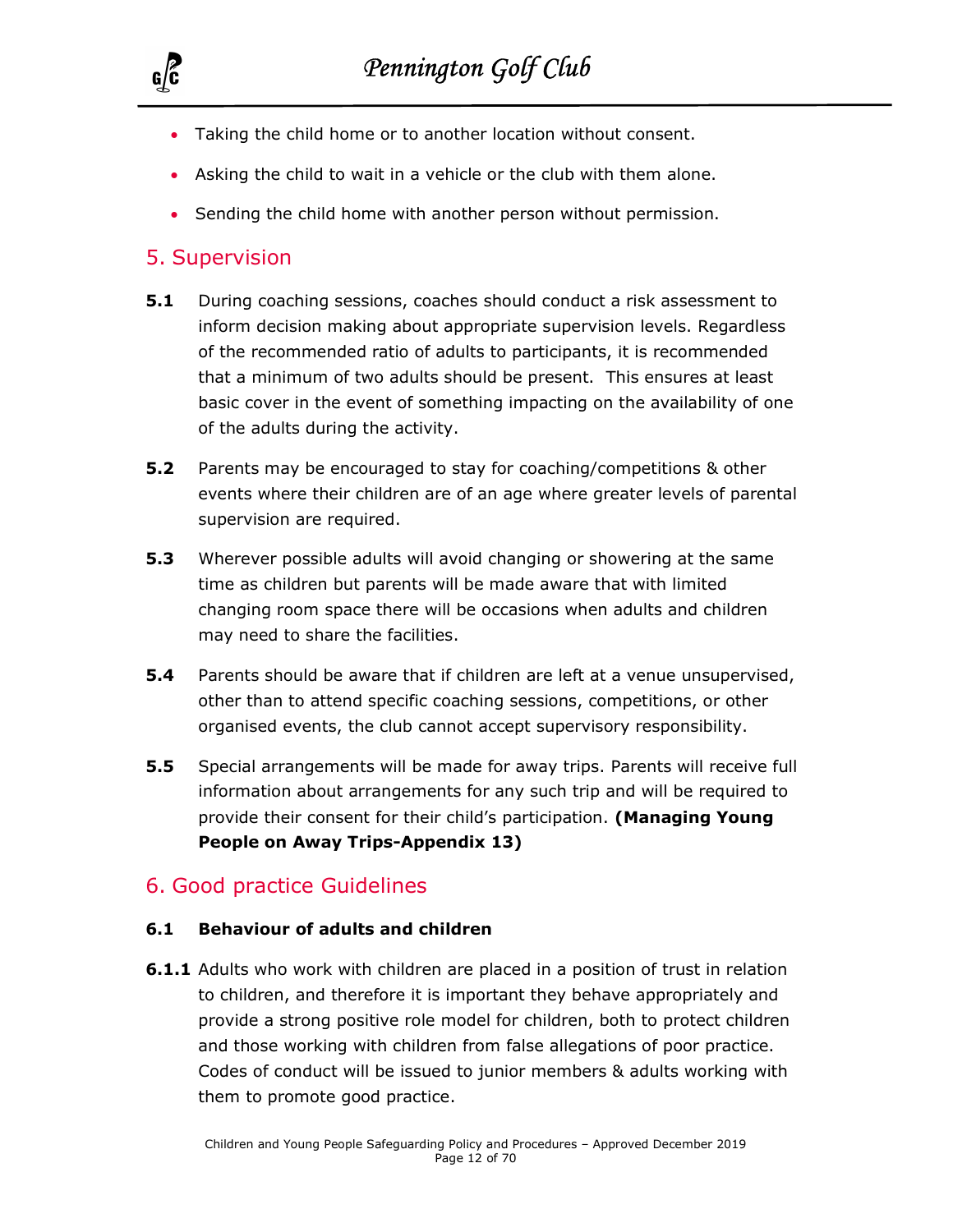

- 6.1.2 PENNINGTON GOLF CLUB requires that all staff and volunteers working with children and young people adhere to the standards set out in the Code of Conduct relevant to their role. Similarly, children are expected to follow their own Code of Conduct to ensure the enjoyment of all participants and assist the club in ensuring their welfare is safeguarded.
- **6.1.3 PENNINGTON GOLF CLUB requires that all staff and volunteers working** with children adhere to the guidelines on Managing Challenging Behaviour. (Managing Challenging Behaviour-Appendix 7).
- **6.1.4** Parents and carers should also work together with the club to ensure that the welfare of all children is safeguarded. A sheet on "Parental Guidance" is provided to assist them in understanding how they can best assist the club (Parental Guidance-Appendix 12)

#### 6.2 Adults and Children playing golf together

One of the reasons for the popularity of golf is that the game is not restricted by ability, age or gender. Responsible interaction between adults and children helps bring mutual respect and understanding and will be encouraged as part of club activities. Adults should always be aware however that age related differences do exist and conduct themselves in a manner that both recognises this and prioritises the welfare of any children involved.

#### 6.3 Physical Contact

Physical contact with children by coaches or volunteers should always be intended to meet the needs of the child and the sport, not the adult. That is, to develop golf technique, to protect the child from injury, to provide first aid or treat an injury. It should always take place in an open environment, and should not, as a general principle, be made gratuitously or unnecessarily.

#### 6.4 Transport

- **6.4.1** The club believes it is primarily the responsibility of parents/carers to transport their child/children to and from events. It is not the responsibility of club volunteers or coaches to transport children and young people to and from events, activities, tournaments or matches.
- **6.4.2** The club may make arrangements for transport in exceptional circumstances, such as team events. Where this is the case, the written permission of the parents of the relevant children will be sought. The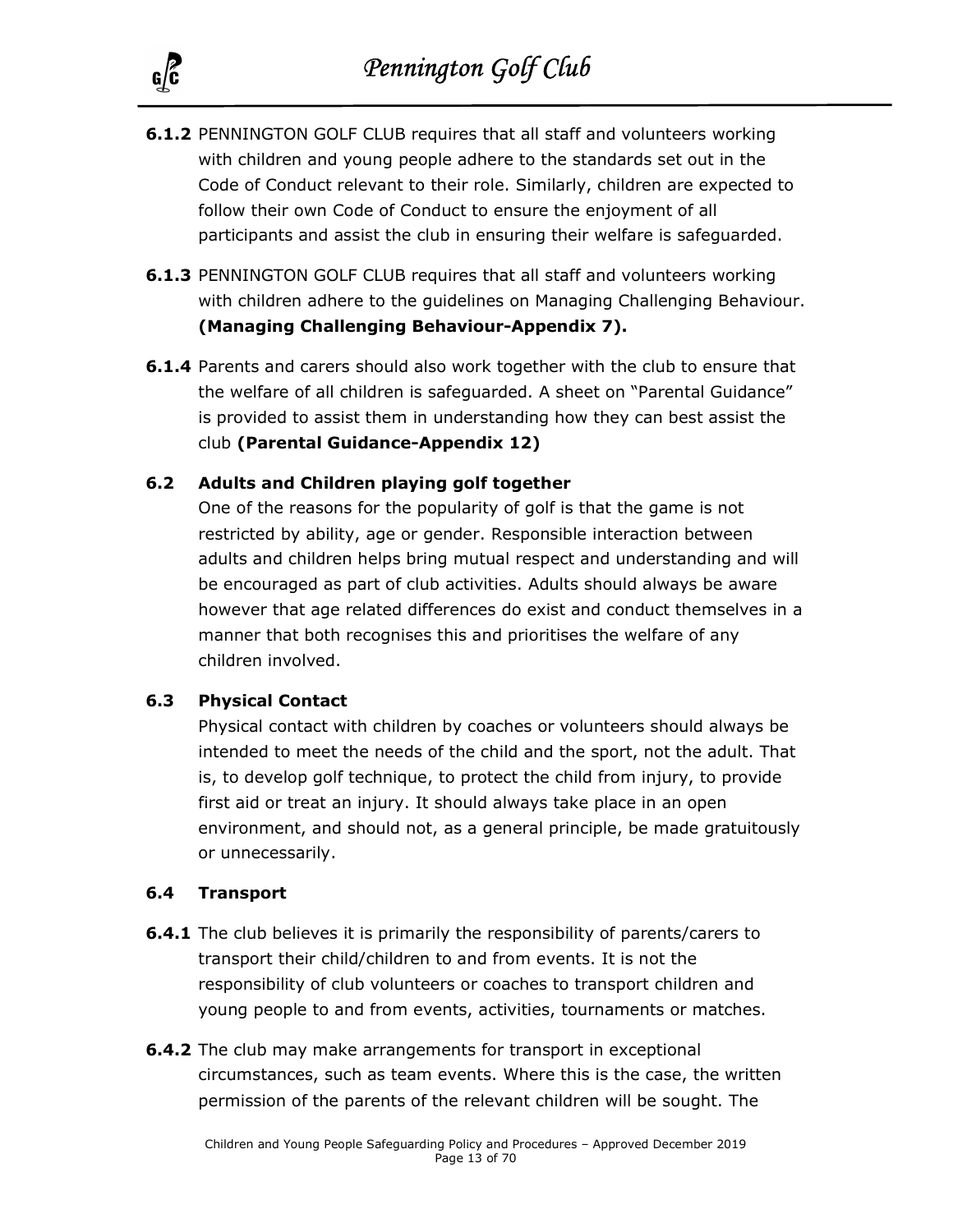

drivers used will be checked for their suitability to transport and supervise children (see Section 1 Recruitment and Training) and their insurance arrangements verified.

**6.4.3** Children and young people are often involved in competition. When taking young people away from their home club, consideration and planning needs to be paramount to ensure the duty of care for the young people within the team is fulfilled.

#### 6.5 Photography/ Videoing

- **6.5.1** Permission will be sought from parents prior to the publication or use of any video or photographic images of their child, for instance in newspapers, websites or for coaching purposes. The personal details of the child will not be used in any promotional material. (Photography Consent-Appendix 11)
- 6.5.2 Any press/official photographers attending events will be required to seek permission from the club before taking photographs and also permission of parents to use the images. (Photography Policy – Appendix 20)

#### 6.6 Social Media

Social media provides unique opportunities for the club to engage and develop relationships with people in a creative and dynamic forum where users are active participants. It is important that all staff, volunteers, coaches, officials/referees, board members, or anyone working on behalf of the club are aware of the club Social Media policy (Social Media Guidance–Appendix 14)

#### 6.7 Anti-Bullying Procedures

- **6.7.1** We believe that every effort must be made to eradicate bullying in all its forms. Bullying can be difficult to define and can take many forms which can be categorised as;
	- Physical hitting, kicking, theft
	- Verbal homophobic or racist remarks, threats, name calling
	- Emotional isolating an individual from activities or a group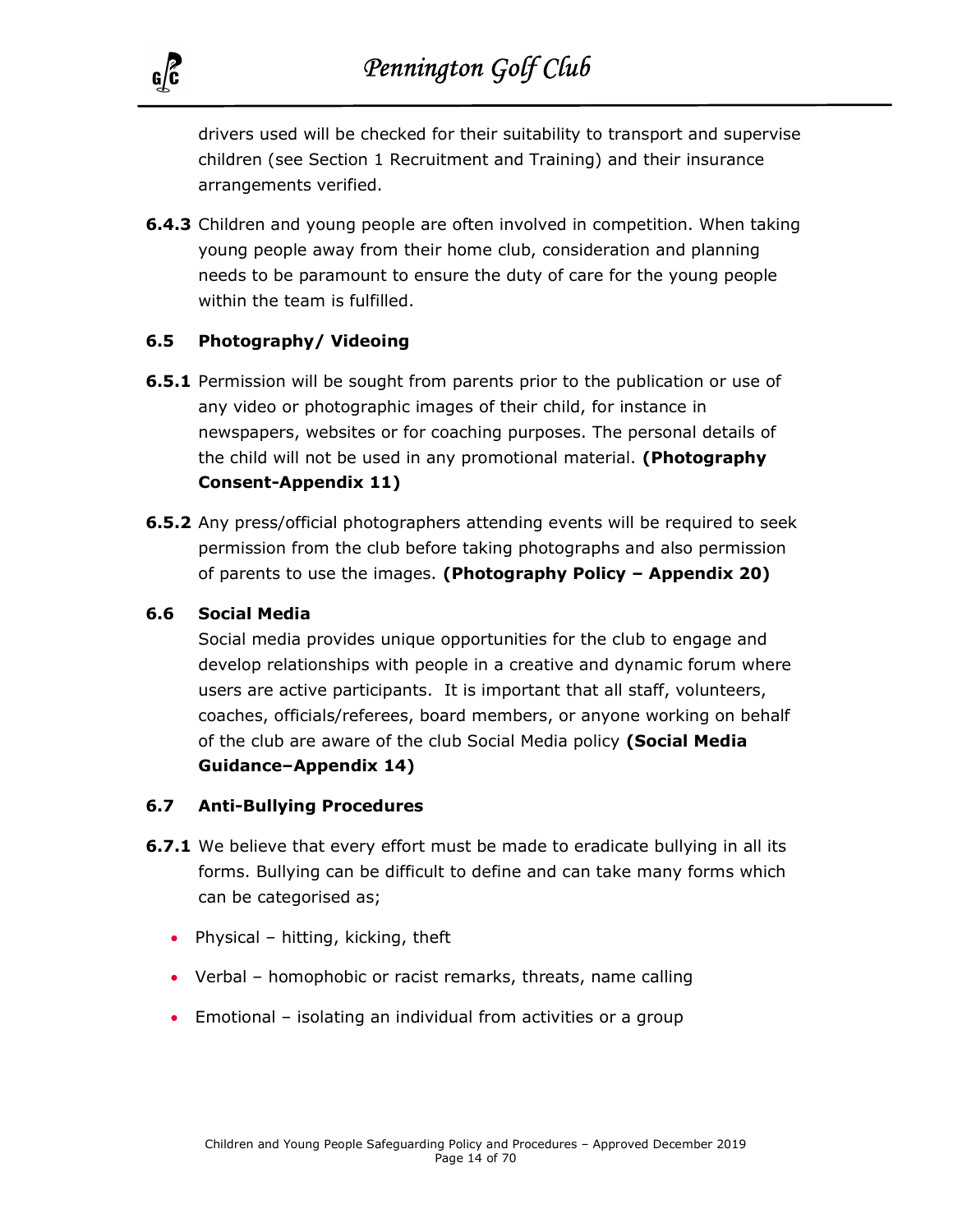All forms of bullying include;

- Deliberate hostility & aggression towards an individual(s)
- A victim who is weaker and less powerful than the bully or bullies
- An outcome which is always painful & distressing for the victim

Bullying behaviour may also include;

- Other forms of violence
- Sarcasm, spreading rumours, persistent teasing
- Tormenting, ridiculing, humiliation
- Racial taunts, graffiti, gestures
- Unwanted physical contact or abusive or offensive comments of a sexual nature.

The Club and its Staff, Volunteers & Coaches will not tolerate bullying in any of its forms during club matches, competitions, coaching or at any other time while at the club. (Anti-Bullying Policy -Appendix 21)

#### 6.7.2 We will:

- Provide a point of contact where those being bullied can report their concerns in confidence – The Club Welfare Officer.
- Take the problem seriously.
- Investigate any and all incidents and accusations of bullying.
- Talk to bullies and their victims separately along with their parents/carers.
- Impose sanctions where appropriate
- Keep a written record of all incidents referred to England Golf and the action taken.
- Have discussions about bullying and why it matters.

#### 6.8 Confidentiality

**6.8.1** Details of all juniors will be kept on file in the office and will not be shared with a third party without parent/carer consent.